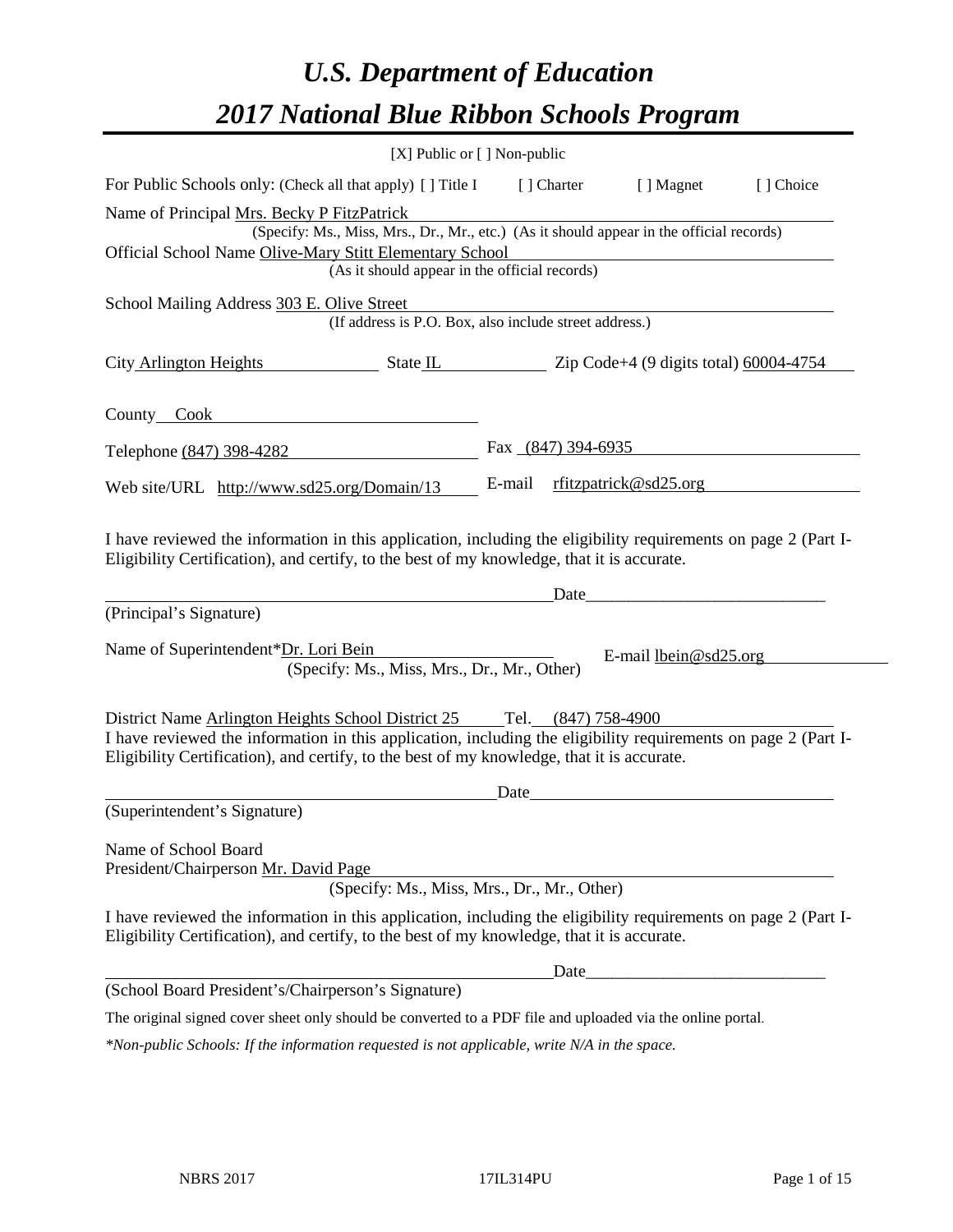The signatures on the first page of this application (cover page) certify that each of the statements below, concerning the school's eligibility and compliance with U.S. Department of Education and National Blue Ribbon Schools requirements, are true and correct.

- 1. The school configuration includes one or more of grades K-12. (Schools on the same campus with one principal, even a K-12 school, must apply as an entire school.)
- 2. All nominated public schools must meet the state's performance targets in reading (or English language arts) and mathematics and other academic indicators (i.e., attendance rate and graduation rate), for the all students group and all subgroups, including having participation rates of at least 95 percent using the most recent accountability results available for nomination.
- 3. To meet final eligibility, all nominated public schools must be certified by states prior to September 2017 in order to meet all eligibility requirements. Any status appeals must be resolved at least two weeks before the awards ceremony for the school to receive the award.
- 4. If the school includes grades 7 or higher, the school must have foreign language as a part of its curriculum.
- 5. The school has been in existence for five full years, that is, from at least September 2011 and each tested grade must have been part of the school for the past three years.
- 6. The nominated school has not received the National Blue Ribbon Schools award in the past five years: 2012, 2013, 2014, 2015, or 2016.
- 7. The nominated school has no history of testing irregularities, nor have charges of irregularities been brought against the school at the time of nomination. The U.S. Department of Education reserves the right to disqualify a school's application and/or rescind a school's award if irregularities are later discovered and proven by the state.
- 8. The nominated school has not been identified by the state as "persistently dangerous" within the last two years.
- 9. The nominated school or district is not refusing Office of Civil Rights (OCR) access to information necessary to investigate a civil rights complaint or to conduct a district-wide compliance review.
- 10. The OCR has not issued a violation letter of findings to the school district concluding that the nominated school or the district as a whole has violated one or more of the civil rights statutes. A violation letter of findings will not be considered outstanding if OCR has accepted a corrective action plan from the district to remedy the violation.
- 11. The U.S. Department of Justice does not have a pending suit alleging that the nominated school or the school district as a whole has violated one or more of the civil rights statutes or the Constitution's equal protection clause.
- 12. There are no findings of violations of the Individuals with Disabilities Education Act in a U.S. Department of Education monitoring report that apply to the school or school district in question; or if there are such findings, the state or district has corrected, or agreed to correct, the findings.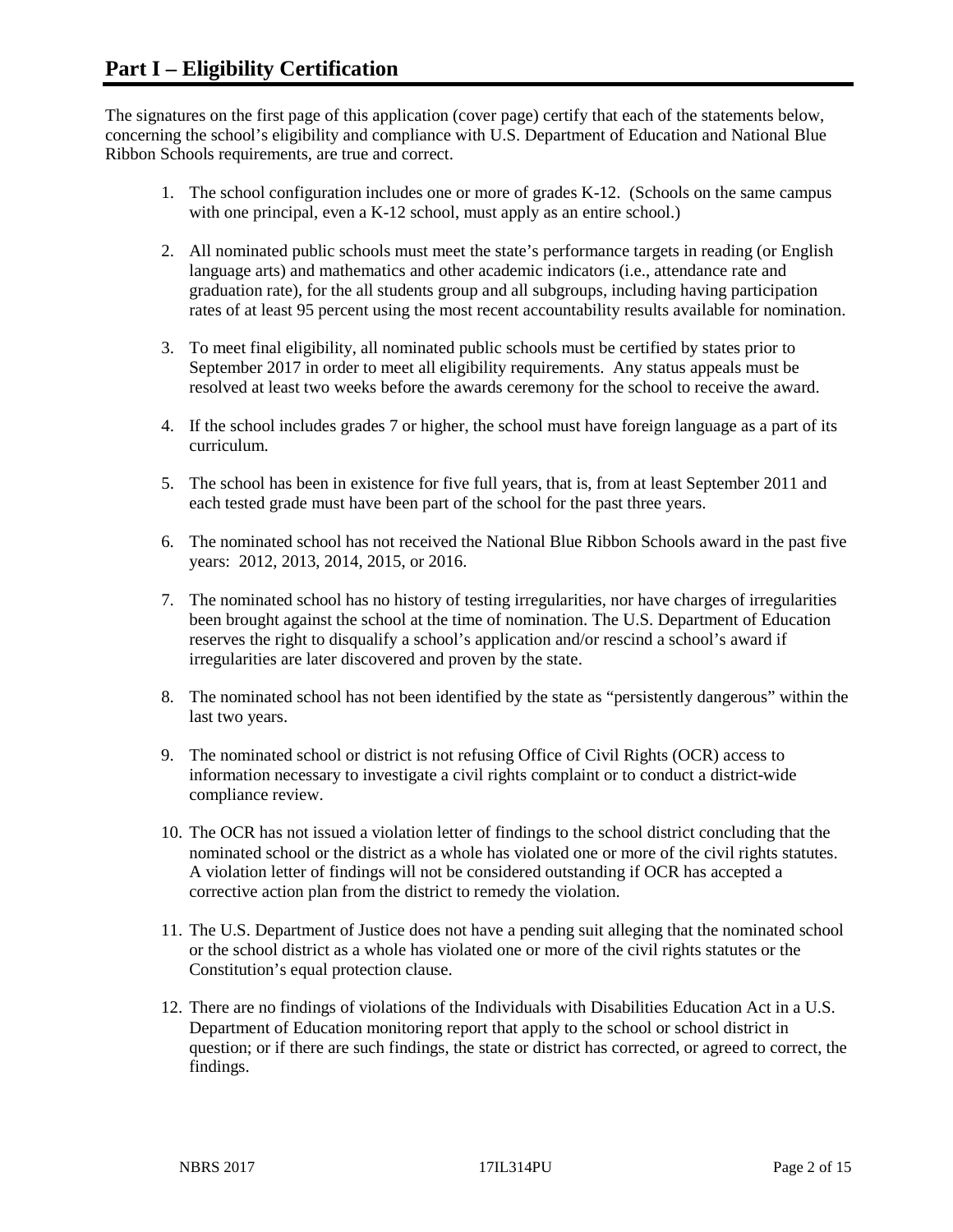#### **Data should be provided for the most recent school year (2016-2017) unless otherwise stated.**

## **DISTRICT**

1. Number of schools in the district  $\overline{7}$  Elementary schools (includes K-8) (per district designation): 2 Middle/Junior high schools  $\underline{0}$  High schools 0 K-12 schools

#### 9 TOTAL

**SCHOOL** (To be completed by all schools)

- 2. Category that best describes the area where the school is located:
	- [] Urban or large central city [ ] Suburban with characteristics typical of an urban area [X] Suburban [ ] Small city or town in a rural area [ ] Rural
- 3. Number of students as of October 1, 2016 enrolled at each grade level or its equivalent in applying school:

| Grade                           | # of         | # of Females | <b>Grade Total</b> |
|---------------------------------|--------------|--------------|--------------------|
|                                 | <b>Males</b> |              |                    |
| <b>PreK</b>                     | 0            | 0            | 0                  |
| K                               | 41           | 42           | 83                 |
| $\mathbf{1}$                    | 40           | 56           | 96                 |
| $\overline{2}$                  | 52           | 57           | 109                |
| 3                               | 48           | 50           | 98                 |
| 4                               | 42           | 55           | 97                 |
| 5                               | 59           | 44           | 103                |
| 6                               | $\theta$     | $\theta$     | 0                  |
| 7                               | 0            | 0            | 0                  |
| 8                               | $\theta$     | $\theta$     | 0                  |
| 9                               | 0            | 0            | 0                  |
| 10                              | $\theta$     | 0            | 0                  |
| 11                              | 0            | 0            | 0                  |
| 12 or higher                    | 0            | 0            | 0                  |
| <b>Total</b><br><b>Students</b> | 282          | 304          | 586                |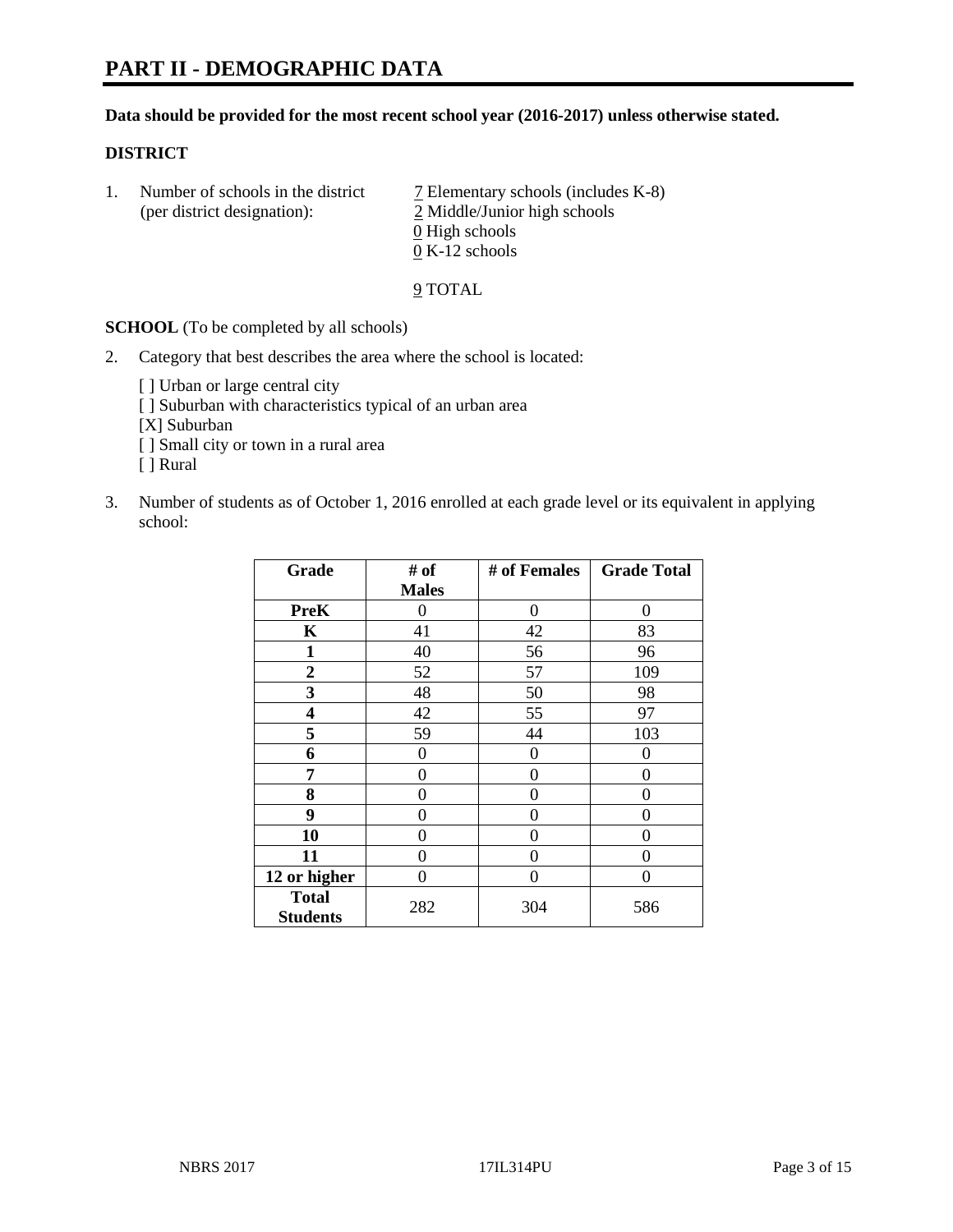the school: 6 % Asian

4. Racial/ethnic composition of  $\qquad \qquad \underline{0}$  % American Indian or Alaska Native 1 % Black or African American 4 % Hispanic or Latino 0 % Native Hawaiian or Other Pacific Islander 87 % White

- 2 % Two or more races
	- **100 % Total**

(Only these seven standard categories should be used to report the racial/ethnic composition of your school. The Final Guidance on Maintaining, Collecting, and Reporting Racial and Ethnic Data to the U.S. Department of Education published in the October 19, 2007 *Federal Register* provides definitions for each of the seven categories.)

5. Student turnover, or mobility rate, during the 2015 – 2016 school year: 2%

This rate should be calculated using the grid below. The answer to (6) is the mobility rate.

| <b>Steps For Determining Mobility Rate</b>         | Answer |  |
|----------------------------------------------------|--------|--|
| (1) Number of students who transferred to          |        |  |
| the school after October 1, 2015 until the         | 5      |  |
| end of the 2015-2016 school year                   |        |  |
| (2) Number of students who transferred             |        |  |
| <i>from</i> the school after October 1, 2015 until |        |  |
| the end of the 2015-2016 school year               |        |  |
| (3) Total of all transferred students [sum of      | 9      |  |
| rows $(1)$ and $(2)$ ]                             |        |  |
| (4) Total number of students in the school as      | 583    |  |
| of October 1, 2015                                 |        |  |
| (5) Total transferred students in row (3)          | 0.015  |  |
| divided by total students in row (4)               |        |  |
| $(6)$ Amount in row $(5)$ multiplied by 100        |        |  |

6. English Language Learners (ELL) in the school:  $6\%$ 

33 Total number ELL

Specify each non-English language represented in the school (separate languages by commas): French, German, Indonesian, Japanese, Mandarin (Chinese), Polish, Romanian, Spanish

- 7. Students eligible for free/reduced-priced meals:  $6\%$ Total number students who qualify: 36
- 8. Students receiving special education services: 12 %

73 Total number of students served

Indicate below the number of students with disabilities according to conditions designated in the Individuals with Disabilities Education Act. Do not add additional conditions. It is possible that students may be classified in more than one condition.

| 1 Autism                              | $\underline{0}$ Orthopedic Impairment   |
|---------------------------------------|-----------------------------------------|
| 0 Deafness                            | 14 Other Health Impaired                |
| 0 Deaf-Blindness                      | 15 Specific Learning Disability         |
| 5 Emotional Disturbance               | 47 Speech or Language Impairment        |
| 0 Hearing Impairment                  | 0 Traumatic Brain Injury                |
| 0 Mental Retardation                  | 0 Visual Impairment Including Blindness |
| $\underline{0}$ Multiple Disabilities | 4 Developmentally Delayed               |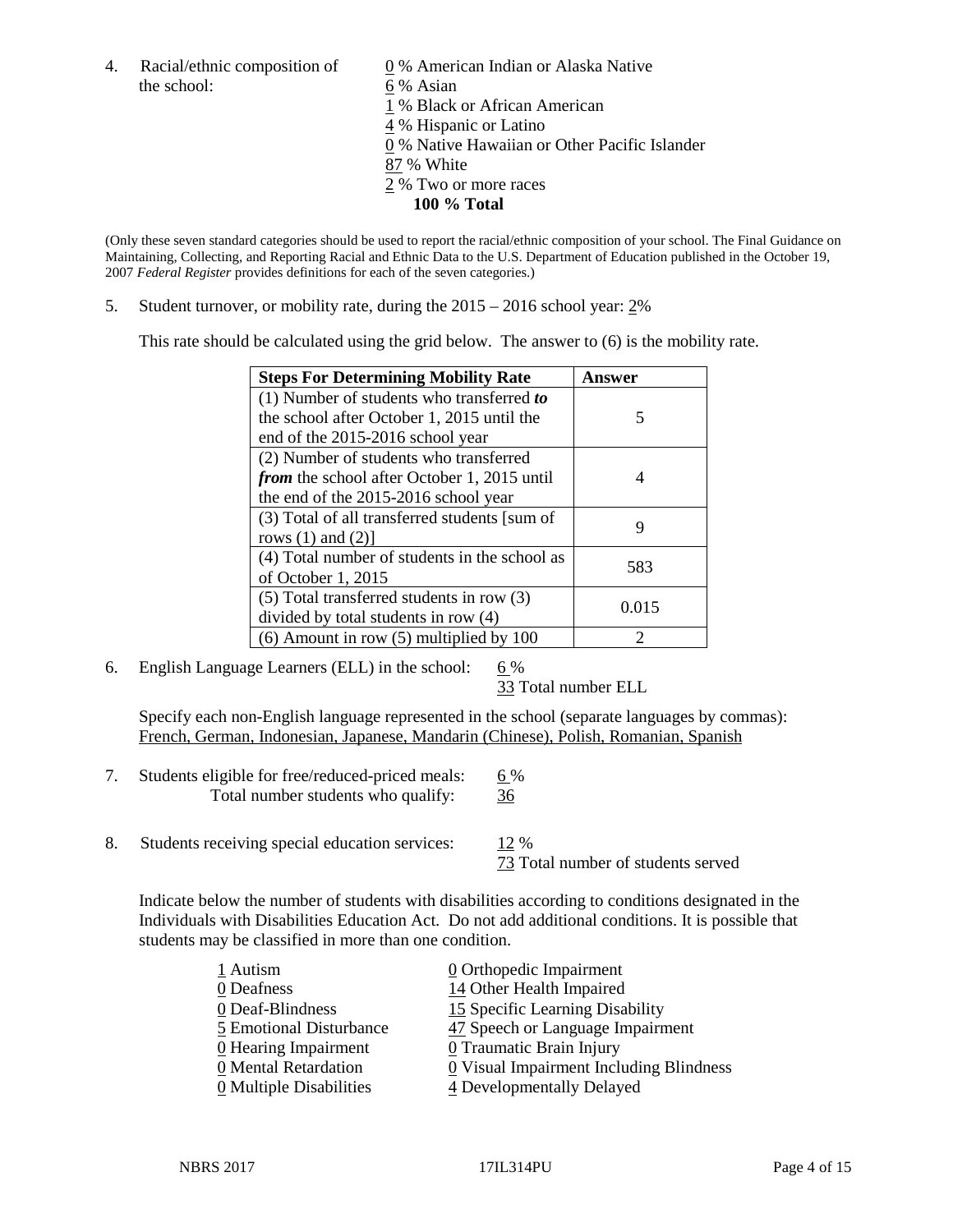- 9. Number of years the principal has been in her/his position at this school:  $6$
- 10. Use Full-Time Equivalents (FTEs), rounded to nearest whole numeral, to indicate the number of school staff in each of the categories below:

|                                        | <b>Number of Staff</b> |
|----------------------------------------|------------------------|
| Administrators                         |                        |
| Classroom teachers including those     |                        |
| teaching high school specialty         | 28                     |
| subjects                               |                        |
| Resource teachers/specialists/coaches  |                        |
| e.g., reading, math, science, special  | 13                     |
| education, enrichment, technology,     |                        |
| art, music, physical education, etc.   |                        |
| Paraprofessionals under the            |                        |
| supervision of a licensed professional | 8                      |
| supporting single, group, or classroom |                        |
| students.                              |                        |
| Student support personnel              |                        |
| e.g., guidance counselors, behavior    |                        |
| interventionists, mental/physical      |                        |
| health service providers,              | 5                      |
| psychologists, family engagement       |                        |
| liaisons, career/college attainment    |                        |
| coaches, etc.                          |                        |

- 11. Average student-classroom teacher ratio, that is, the number of students in the school divided by the FTE of classroom teachers, e.g., 22:1 21:1
- 12. Show daily student attendance rates. Only high schools need to supply yearly graduation rates.

| <b>Required Information</b> | 2015-2016 | 2014-2015 | 2013-2014 | 2012-2013 |     |
|-----------------------------|-----------|-----------|-----------|-----------|-----|
| Daily student attendance    | า7%       | 97%       | 96%       | ว7%       | 97% |
| High school graduation rate | 0%        | 0%        | 0%        | 9%        | 0%  |

#### 13. **For high schools only, that is, schools ending in grade 12 or higher.**

Show percentages to indicate the post-secondary status of students who graduated in Spring 2016.

| <b>Post-Secondary Status</b>                  |    |
|-----------------------------------------------|----|
| Graduating class size                         |    |
| Enrolled in a 4-year college or university    | 0% |
| Enrolled in a community college               | 0% |
| Enrolled in career/technical training program | 0% |
| Found employment                              | 0% |
| Joined the military or other public service   | 0% |
| )ther                                         |    |

14. Indicate whether your school has previously received a National Blue Ribbon Schools award.  $Yes$  No  $X$ 

If yes, select the year in which your school received the award.

15. In a couple of sentences, provide the school's mission or vision statement.

Olive-Mary Stitt is a collaborative school community with responsible students who are passionate, global learners.

16. **For public schools only**, if the school is a magnet, charter, or choice school, explain how students are chosen to attend.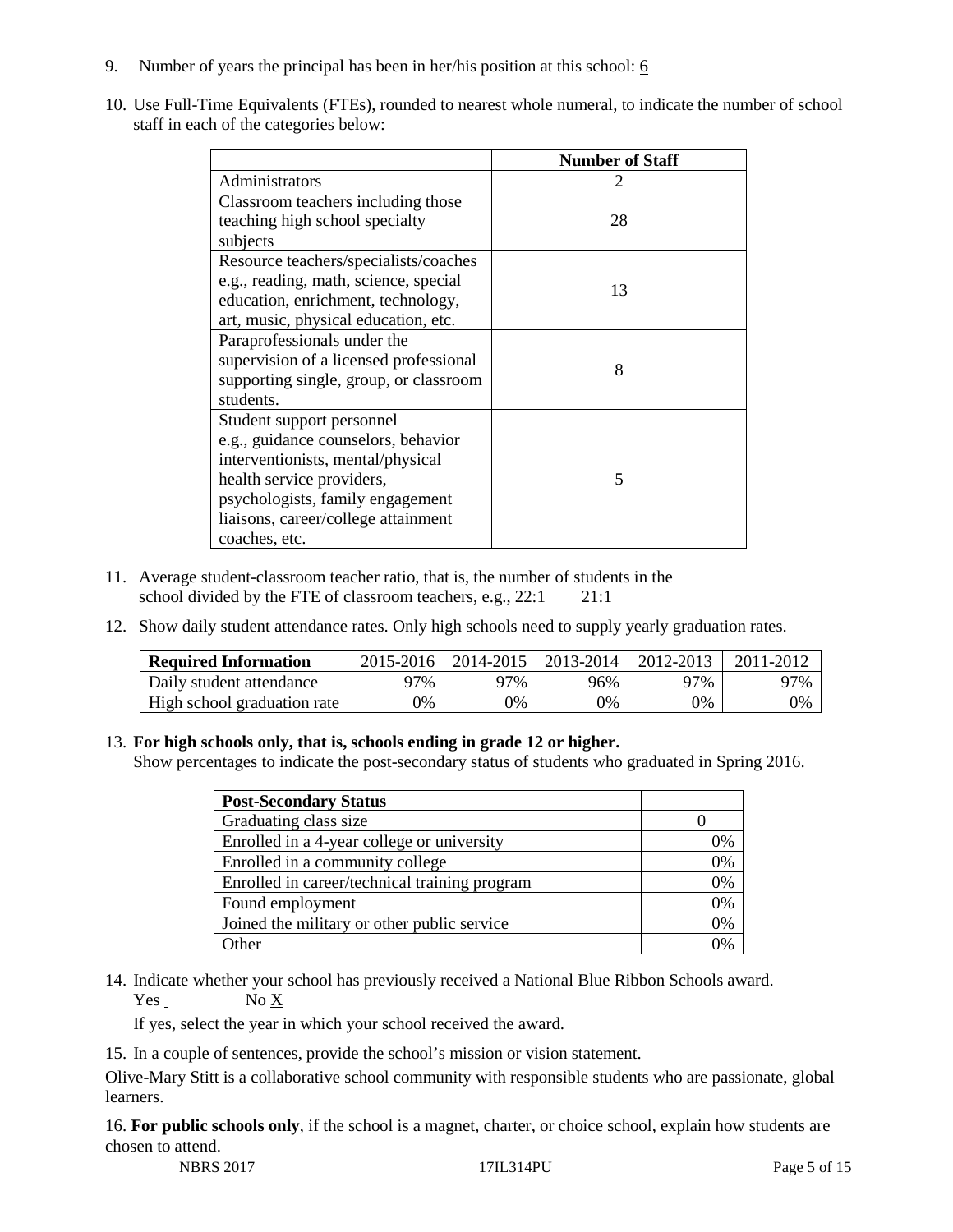# **PART III – SUMMARY**

Named for a former principal and world-renowned educator, Mary Stitt, Olive-Mary Stitt Elementary School (OMS) celebrated its 50th anniversary during the 2012-2013 school year. Our namesake continues to be active in our school and community. At 91 years young, Mary has made over 40 philanthropic international trips, primarily through Rotary International. Her work has inspired a schoolwide commitment to service. Nestled in Arlington Heights, Illinois, the school serves 588 students in grades kindergarten through fifth, with 28 classrooms and 72 staff members. Our student enrollment and diversity is steadily rising, and a new addition to the building has offered us room to grow with five classrooms, an expanded gym, and common spaces. Our students represent nine different languages and a variety of cultures. OMS is one of seven elementary and two middle schools in Arlington Heights School District 25. The district, committed to "Embracing Today - Inspiring Tomorrow", is home to over 5,400 students and 800 staff members. Located 25 miles northwest of Chicago and spanning 16 square miles, the village's 75,000 residents suggest it has a small town feel due to the neighborhood schools and active community organizations.

OMS prides itself on consistently providing a child-centered educational experience, dedicated to ensuring success for all students. Through inquiry and the design of purposeful and effective instruction, the staff provides students the opportunity to own their learning. Collaboration and taking risks is evident throughout the school's community. Teachers, parents, and community members possess a growth mindset, working together to provide an educational program that challenges and engages all students in learning opportunities that promote 21st-century readiness skills such as critical thinking and problem-solving, communication, collaboration, creativity, and innovation. Coupled with the Common Core State Standards (CCSS), the roadmap for student success is clearly defined for our school community. Embracing shared leadership and ownership of our school community, we remain focused on cultivating responsible students who are passionate, global learners.

The OMS community has established a positive school climate via our Olive Owl Give a HOOT expectations. In classrooms, on the stage, in hallways, and at recess, students exemplify positive behavioral attributes: Hooray for good choices, Our job is learning, Only kindness, and Take time to do our best. Parents have embraced and incorporated these tenets outside of the school day. Our partnership with our PTA allows families to participate in a variety of social and educational activities. "Owls for Others" defines the work of our Service-Learning Club and Character Counts committee that have provided students with opportunities to participate in community service projects throughout the year. In one year, our students and families wrote letters of thanks to deployed military through Operation Gratitude; donated 442 pieces of winter wear to a local shelter; collected a truckload of pop tops to benefit Ronald McDonald House; raised \$437.50 in coins for Charity Waters, an organization that brings clean water to people in need; made Valentine's Day cards for veterans at VA Medical Center in North Chicago; collected 596 pairs of gently used shoes for Share Your Soles, an organization that provides shoes for children and adults in impoverished areas of the world; and donated 295 bags of food to a local food pantry.

Believing that all of our students can learn and grow, we have developed a system for monitoring student progress so we are able to intervene early to provide targeted intervention and enrichment during Target Time, a designated schedule block. Staff members contribute to the process of analyzing student data to provide responsive instruction. Staff meeting time is structured to maximize the opportunity for specialists such as our advanced learning facilitators, literacy specialist, math interventionist, and special education specialists to attend grade level meetings for the purpose of developing differentiated learning experiences and individualized support. Our students continue to perform well on standardized assessment measures. Over 90% of our students met nationally-normed benchmarks in reading and math. Named one of Chicago Tribune's Best-Performing Schools on the PARCC test, 74% of students met or exceeded expectations.

People often refer to OMS as the "love" school, indicating they immediately feel welcome. All decisions are focused on "what's best for the kids?" Members of our community capture the essence of what it means to be an Olive Owl, including one of our parents, "OMS is like a family. I could feel it from the very first week when the office staff already knew my kindergartener's name. The OMS community has a passion for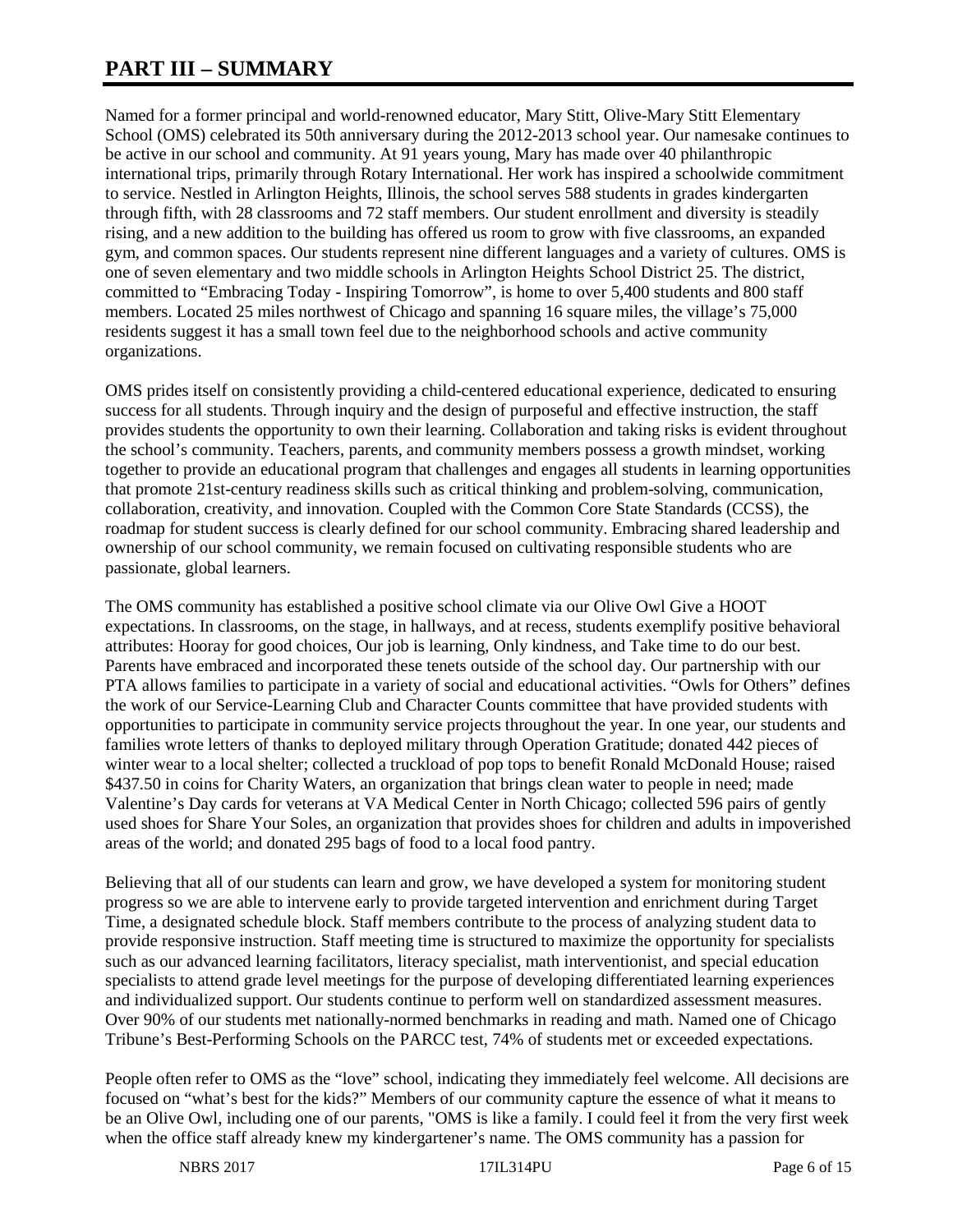helping others, not only within our school, but all those around us that need it." According to a first-grade student, "OMS feels like a special place because it makes me happy, and we have epic adventures. Our teachers are like family and care about us." Proclaimed by an OMS teacher, "Simply put, OMS is a wonderful place to learn and grow! Parents and staff put students' needs at the center of all decisions made, truly striving to make elementary years ones of wonder and delight for our Olive Owls. There is a warm, positive feel, the school is a place where staff members support and encourage one another, showing excitement for ideas and achievements of colleagues. We are a team where individuality and risk-taking are welcome. We learn from successes and failures and grow forward, always with the needs of our students in focus."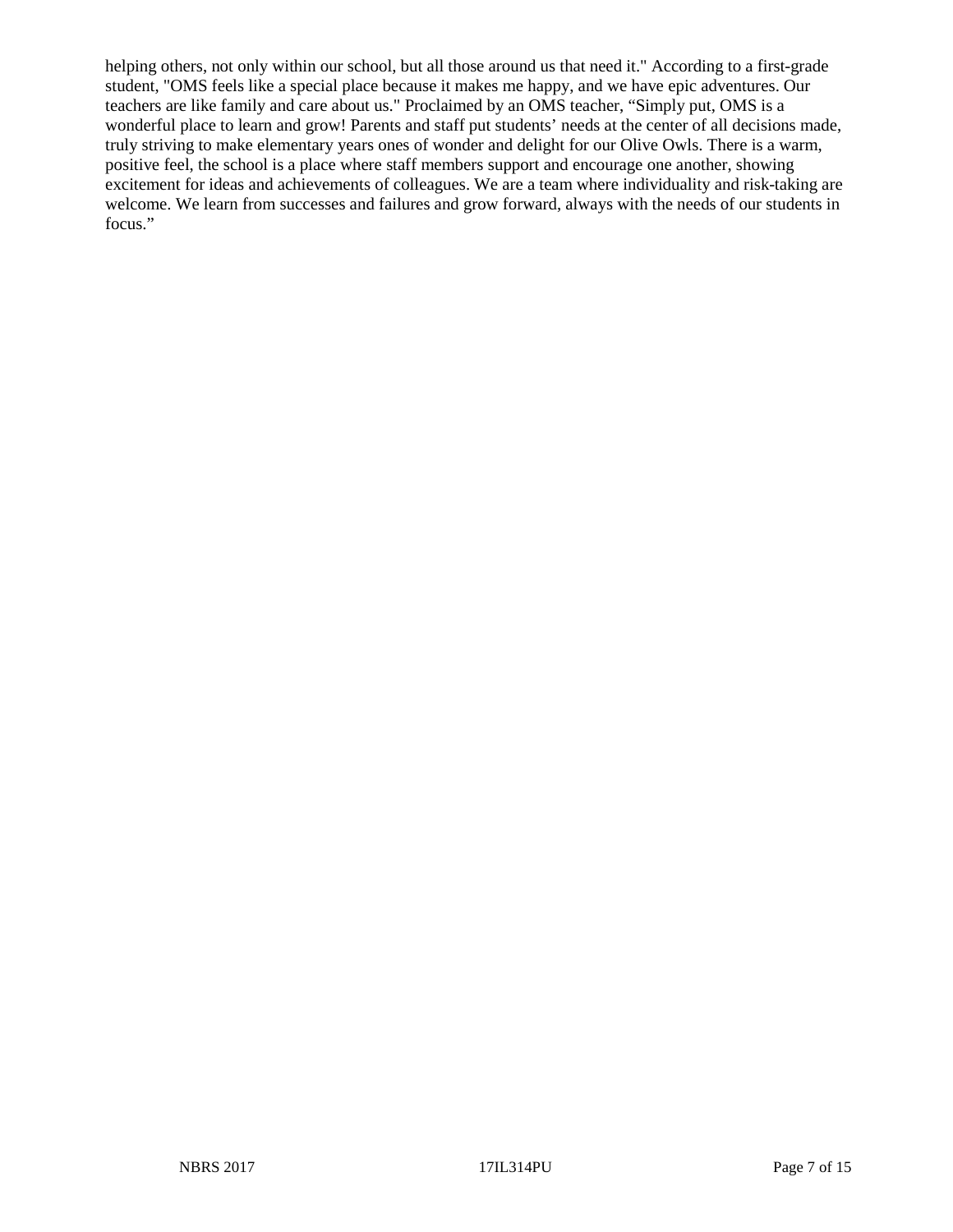# **1. Core Curriculum:**

OMS educators are passionate about their craft and share the philosophy that we are educating the whole child to become life-long, 21st-century learners and critical thinkers. Personalized Learning elements (questioning, documentation, reflection, peer/teacher feedback, self-assessment, and student choice) are embedded into all core curricular areas. Students are considered partners and are actively engaged in their learning. As one teacher stated, "Students at OMS understand that learning is a process and not a finished product." The instructional program provides students with fair and equitable educational opportunities while remaining complex and rigorous for all. Teachers are actively involved in the curriculum review process which allows time to explore and analyze best practice and pilot programs. The curriculum is chosen to best meet the needs of our student population. Teachers are provided significant professional learning opportunities to obtain a thorough understanding of the content they teach. In addition to a strong core curriculum, OMS is committed to ensuring an education that is robust in providing opportunities for civic learning/service engagement for students. Inspired by the example of our namesake, Mary Stitt, and cultivated by our core curriculum, students advocate for members of our community through student-driven projects such as a letter writing campaign to servicemen and women.

Our literacy curriculum is aligned with the CCSS. Chosen for its balanced literacy framework and workshop model, Schoolwide Fundamentals offers opportunities to read to students (mentor text), to read with students (shared texts), and to have students read at their independent reading level. The Schoolwide curriculum is designed to develop students' foundational skills through teachers' implementation of the gradual release of responsibility instructional model. Teachers use student conferences and discussions as formative assessments to inform differentiated instruction, delivered through guided reading and strategy groups aimed at increasing student progress toward mastery of standards.

Our primary grades utilize the writing workshop model of instruction, and the intermediate grades utilize the Writers' Express (WEX) curriculum. Chosen for its workshop model and alignment with CCSS, WEX leads students to become proficient and prolific writers using a daily cycle. After the writing skill is introduced, students engage in low-stakes, sustained journal writing where they are encouraged to take risks. Teachers offer meaningful and targeted feedback through daily over-the-shoulder conferences and weekly written revision assignments. Students are given time to reflect on feedback and revise their writing. Emphasized skills include focus, organization, support/elaboration, and conventions.

Common Core, Illinois Learning, and 21st Century Skill Standards guide our curriculum alignment work in math. University of Chicago's Everyday Mathematics is implemented in all classrooms. It focuses on developing children's understandings and skills in ways that produce life-long mathematical power. This curriculum applies multiple methods and problem-solving strategies to foster true proficiency and different learning styles. Many OMS teachers implement a workshop model which allows for differentiation. After presenting a mini lesson on rounding, students complete practice problems to demonstrate understanding. Teachers evaluate responses to inform instruction, re-teach where necessary, and increase rigor for those who demonstrate proficiency. Differentiation is also provided through an advanced math curriculum offered to 4th and 5th grade students who meet a set criteria.

Likewise, the CCSS guide instruction in social studies. Students experience social studies through thematic units, a combination of teacher created activities, various textbooks, nonfiction books, primary sources, and maps. Concepts are divided among the major disciplines of social science: civics, history, economics, and geography. Standards are aligned to the disciplinary concepts for students and are taught in conjunction with inquiry skills. One example of inquiry skills embedded in the standards is in the study of the first colonies in 4th grade. After learning about the lost colony of Roanoke, students develop theories about why the inhabitants vanished. They present arguments using support gathered from the curriculum and additional research. This is just one of many examples of the rigorous but engaging activities OMS teachers provide.

The science curriculum is aligned with the Next Generation Science Standards (NGSS), and its core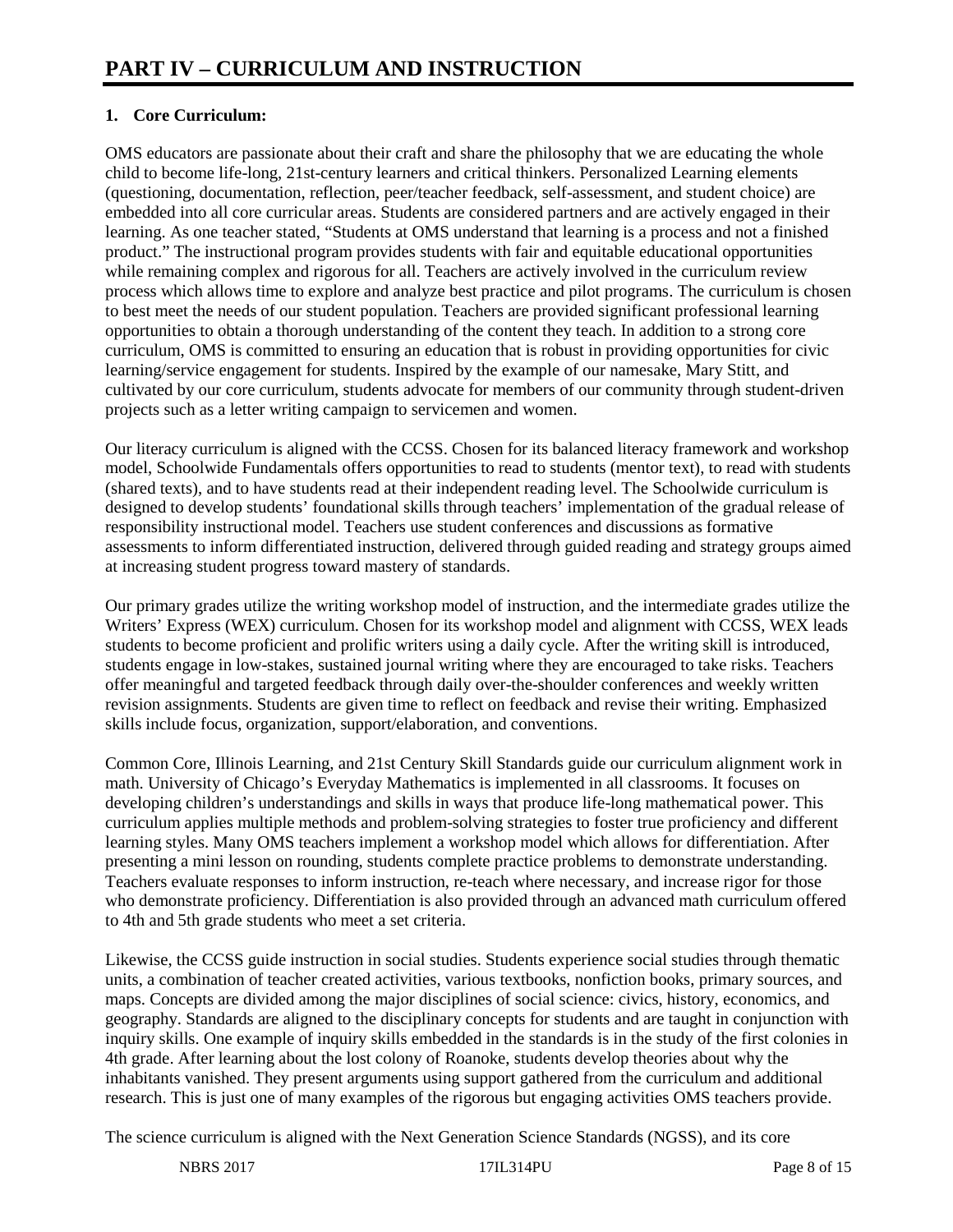philosophy is inquiry-based, student-centered learning. In the Science Companion curriculum, students become problem solvers, make observations and develop explanatory models based on their data. In essence, students become junior scientists. For example, 5th grade students investigate and develop theories about how organic matter is recycled in ecosystems through observation of decomposers. Health education is provided collaboratively with the Robert Crown Center for Health Education in intermediate grades.

# **2. Other Curriculum Areas:**

Students at Olive-Mary Stitt develop important skills such as thinking creativity, collaborating with others, problem-solving, and developing focus through participation in visual and performing arts, physical education, foreign language, and library programs.

Through the visual arts program at OMS, which aligns to the National Core Art Standards, students learn the elements of design. Students in grades kindergarten (30 minutes) and first-fifth (45 minutes) attend weekly art classes taught by a certified art teacher. They create digital media, collages, prints, paintings, and work with clay. Curriculum connections and skill development are woven into the program. For example, first graders illustrate Japanese bonsai tree collages and fifth graders create models of pioneer homes to align with social studies topics. Students use creativity and problem solving to design a superhero who could solve a world problem. Framed student artwork is showcased around the building and at the district administration building. Excellent student work is displayed at the public library's art exhibition.

At OMS, students have numerous opportunities to participate in the performing arts through the music program; the band program; and Music For Youth, a parent-run, stringed instrument instruction organization. In addition, interested students in grades 3-5 may participate in a biennial variety show. First through fifth-grade students attend two 30-minute music classes per week while kindergarteners have one class per week. They are taught by a certified music teacher. Rhythm and melody are two of the key concepts that correlate to the National Core Art Standards. In music class, students have access to a full set of Orff instruments, a piano lab of 15 keyboards, and a full classroom set of 26 world drums and percussion instruments. Students showcase their music skills at annual grade-level music performances. Both the shows and the general music instruction connect to the curriculum. For example, the second-grade performance highlights patriotic music while students learn about voting, presidents, and patriotic symbols in their classrooms. Interested students can learn to play instruments through participation in the band program and Music for Youth. Fifth graders are taught skills through weekly group lessons and ensemble rehearsals with the band director. Performances are given several times per year. Through Music For Youth, a Suzuki-based stringed instrument program, students attend weekly lessons and perform with an ensemble group.

Our students participate in rigorous, physical activity for 60 minutes per week in a structured physical education class plus 45 minutes of extended PE per week. Kindergarten students participate 60 minutes per week. Health and nutrition are incorporated into the physical education program through games such as Heart Attack that combines cardio-activity along with an opportunity to learn about a healthy heart. There are opportunities throughout the school year for children to develop healthy lifestyles through participation in Walk to School Day, jump rope challenges, a bike rodeo, and a yearly field day. PE classes utilize technologies such as pedometers to measure their vigorous physical activity and to learn ways to incorporate movement into their daily lives. In addition, they are taught to make personal goals for fitness testing and assessment. Healthy choices are promoted through a wellness policy designating snack choices of only fruits and vegetables.

Foreign language opportunities are offered through a partnership with Language Stars. Currently, 53 students attend before or after school classes for instruction in Spanish, French, or Mandarin which prepares them for middle school language instruction.

Access to educational technology such as iPads and laptops is provided through devices housed in classrooms, on carts, and in the library media center (LMC). The number of devices nearly equals the number of students. Third and fourth graders develop technology skills through the 1 device per 2 students programs. Students are invited to pursue extra technology experiences through participation in the Hour of Code and Techsperience Club.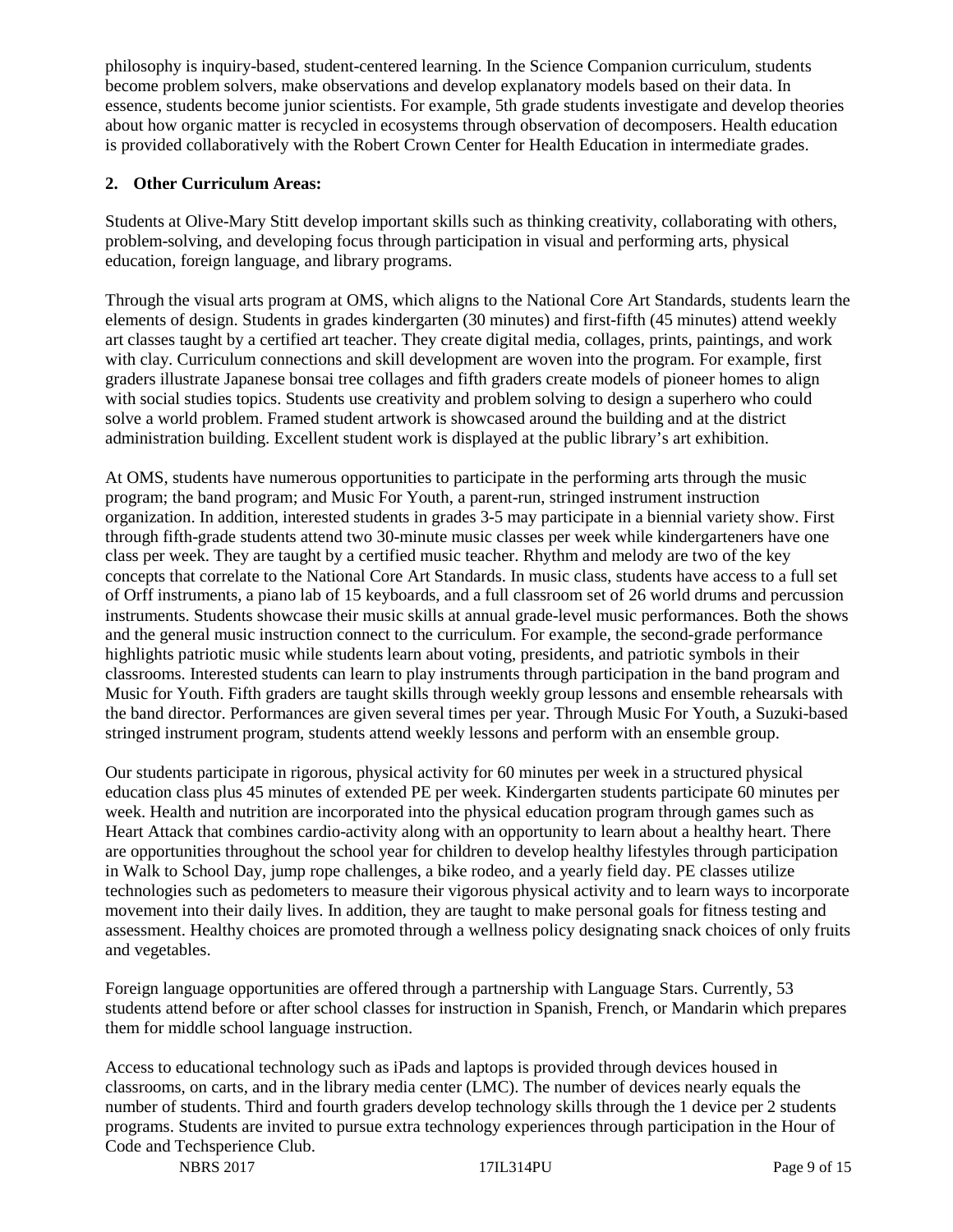Our LMC provides access to information tools and content such as books, and eBooks and audiobooks housed on circulating iPods, databases, iPads, and laptops. The LMC director, a certified library media specialist, provides a combination of fixed/flexible scheduled instruction in 60-minute blocks with classrooms teachers also in attendance. She collaborates with teachers on the design of research experiences for each grade level to coordinate with classroom curriculum. For example, fifth graders research the effects of the Revolutionary War on various groups such as Native Americans and slaves. Fourth graders study early colonies and develop advertising videos to encourage new colonists (third graders) to move to their colonies. Through the research projects, students practice information literacy and technology skills. Students are encouraged to participate in shared reading experiences through the Chat and Chew book club. The LMC director organizes special events such as author visits, Nonfiction November, and Poem-In-Your Pocket Day.

## **3. Instructional Methods, Interventions, and Assessments:**

The staff is dedicated to educating the whole child so differentiated instruction is the heart of the instructional design process. All teachers believe students should be taught in ways that engage different learning styles and utilize a repertoire of strategies. Weekly meeting times are used to analyze data, collaborate, and plan best practice instruction to meet the diverse needs of students. Teachers tailor their instruction based on quality assessments that measure student achievement. Whole group, small group, partnerships, and 1:1 conferrals are utilized to deliver targeted instruction. Teachers become experts in their students so all can achieve.

Formative, summative, and universal screening assessments are used to track each student's historical achievement and current performance. Using the tiered Response to Intervention model, grade-level teams consisting of classroom teachers, special education teachers, specialists, principals, and the school psychologist meet five times a year on a data day. Teams analyze data from AIMSweb, Measures of Academic Progress, Fountas and Pinnell Benchmark Assessment System, Partnership for Assessment of Readiness for College and Careers, and classroom assessments. The data team is large because all staff is invested in improving the achievement of all students. The first step in data analysis considers the efficacy of core instruction. Currently, data indicates that well over 90% of students score at or above the average range compared to national norms in reading and math.

Staff use color-coded spreadsheets to identify students who require additional supports, per district criteria. Students not meeting criteria, or who have historically not met targets, are candidates for intervention. Instruction is delivered via a tiered approach. Tier 1 is high-quality instruction of core curriculum provided to all students. Tier 2 consists of small-group interventions that are provided when data indicates additional support is needed beyond core instruction. Tier 3 interventions provide intensive, strategic, and highly individualized instruction to students who require additional support beyond Tier 2.

Through careful data analysis, we ensure that instruction remains rigorous to promote high levels of student achievement, while interventions are designed to meet the needs of students who need support. An example of how we use data to inform differentiated instruction to improve our achievement performance is reflected in our schedule. We dedicate a half-hour to Target Time (TT). During this time, students are grouped homogeneously to receive targeted instruction to meet their needs, based on analysis of data and classroom performance at data day. For example, based on data, third-grade students might participate in the following Target Time groups: a math intervention, a math enrichment, phonics/word study, reading extension, or a fluency intervention group utilizing technology. During TT, specialists in the building work with students in Tier 2 interventions so they are not missing core instruction. TT groups also ensure students performing above target can receive instruction that enriches and challenges them. TT groups run for 6-8 week cycles. Students in interventions are progress monitored by the interventionist. The data team meets mid-cycle to analyze progress-monitoring data to determine if interventions are effective. If so, it will be continued. If not, the team modifies the intervention.

To ensure we maintain high levels of achievement, specialists collaborate with classroom teachers. For example, our advanced learning facilitators coach classroom teachers to increase their capacity to meet the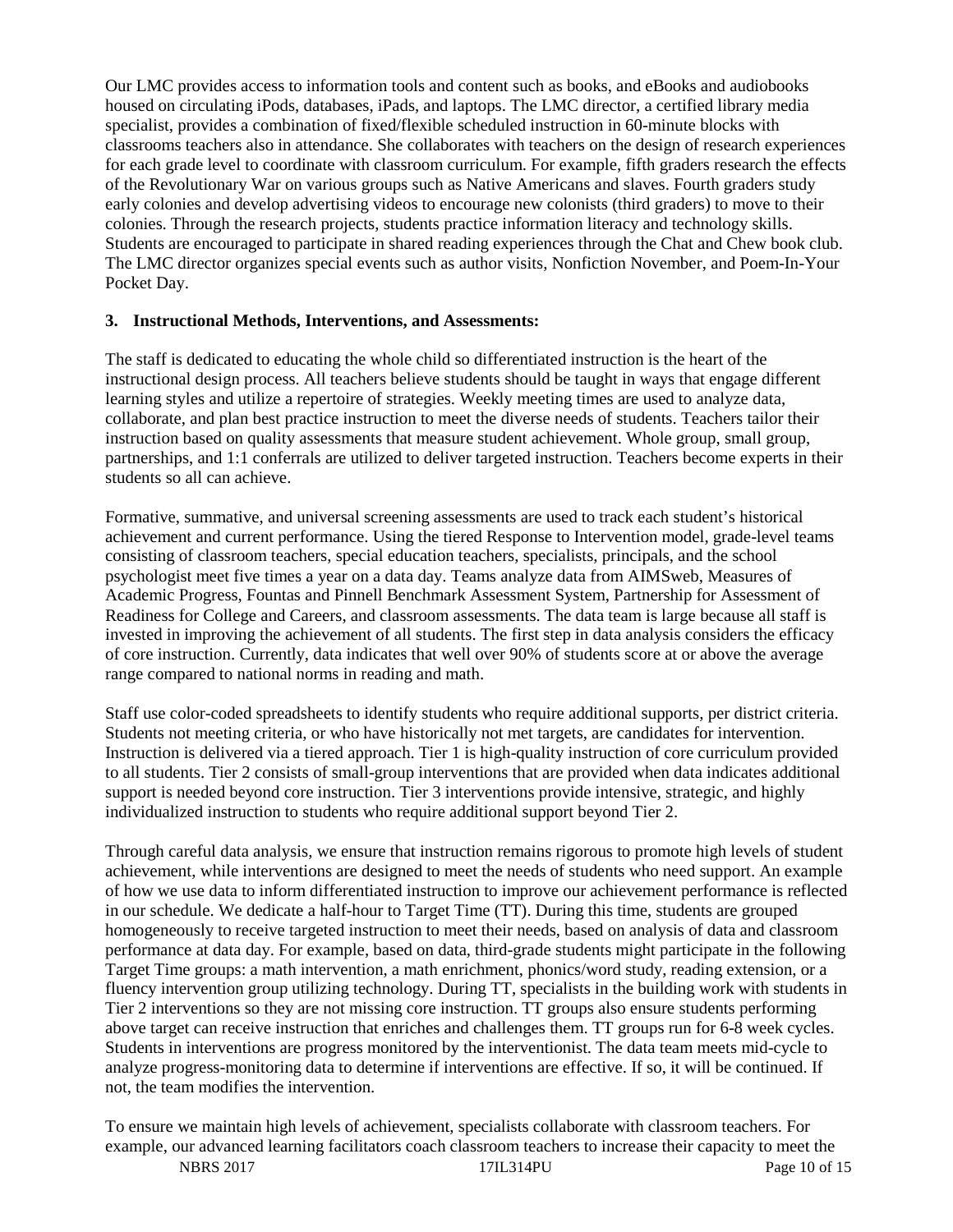unique learning needs of all students, especially our highest achievers. Using data, they enhance units to engage and challenge learners. They recently redesigned a unit on matter into an interactive learning experience by adding engineering activities and student-designed experiments. The reading specialist, school psychologist, and resource teachers also collaborate and coach other staff members to improve student learning. For example, the reading specialist works with teachers to use running records to track reading growth. Our English Language teacher collaborates with classroom teachers on ways to differentiate instruction for the success of English language learners.

Another example of how data is used to inform and improve school performance is through professional learning communities (PLC). PLC's employ a systematic, collaborative cycle that includes gathering evidence on current levels of student learning, setting specific and measurable goals for improvement, developing and implementing responsive instructional strategies, analyzing the impact of those strategies through common assessment data, then applying new knowledge in the next cycle of continuous improvement. For example, the current fifth-grade team's goal is for 85% of students to score proficient on a constructed response to fiction.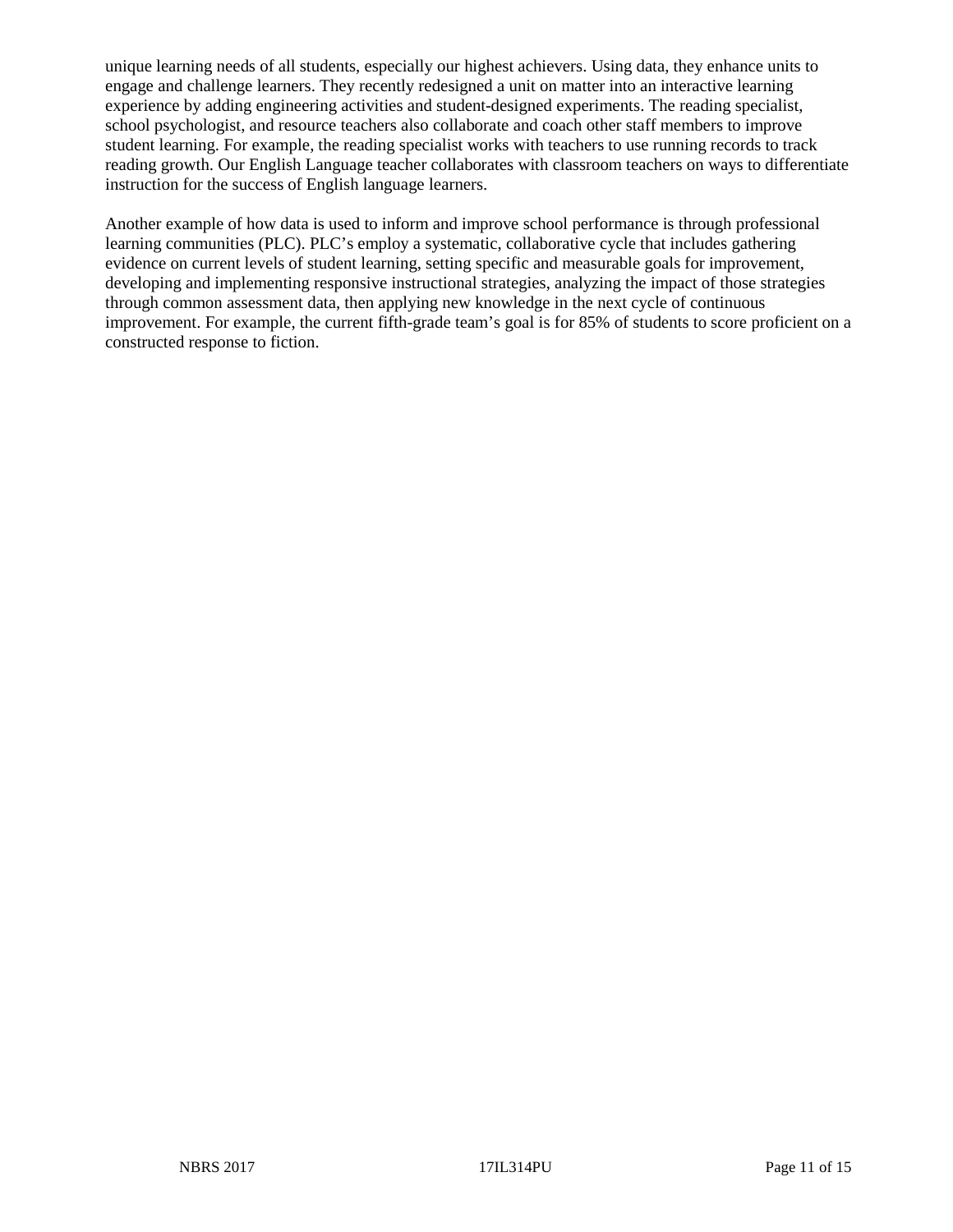# **1. School Climate/Culture:**

OMS offers an experience of acceptance, kindness, community, and inspiration. It is a place to belong, a place to learn, a place to be challenged, and a place to grow. OMS's welcoming marquee with donated bricks, well-groomed grounds, and efficient traffic lot patterns lead you through the front doors, where the office staff greets all visitors as treasured and important guests.

Beyond the friendly office, clean and bright hallways boasting framed student art, and motivational bulletin boards, are the people. These students, staff, and parents are the heart of OMS. "Olive-Us Own the Learning" is more than a slogan. It is the way this community relates to one another. "Everyone is our student," and "We are a genuine village that surrounds each student," are OMS staff member quotes. One morning, a new kindergartener was reluctant to leave his mom and come into the school. Our custodian noticed this and immediately jumped in to help out, asking the student if he liked the Chicago Bears and building things with tools. After talking for a bit, he and the principal convinced the child to come into the school to check out the tools in the custodian's office. After checking out the tools, the student eagerly walked down the hall to his classroom. All staff members at OMS show empathy as well as high expectations for student behavior.

The school mascot, Oliver the Owl, gives a thumbs-up on many school publications. OMS "gives a hoot" about developing strong character values in the students and rewards students who demonstrate excellent HOOT behaviors. Good character, modeled by staff members and emulated by students, leads to a sense of belonging and community. Students feel safe in developing positive relationships and taking social and academic risks. Fifth graders partner with kindergarten buddies on a regular basis for reading and skill work. Students visit other grade level classrooms for museum walks, project sharing, and curricular experiences. Aside from meeting with groups and individual students, the school social worker is piloting the Second Steps curriculum which promotes social and emotional growth in students.

Graduating fifth-grade owls leave the nest, receiving a spectacular send-off as they exit on the last day through a giant tunnel of outstretched arms formed by the entire school community. It is a sentimental tradition as evidenced by tears, smiles, hugs, and cheering.

There is a genuine sense of community and an undeniable feeling of family among OMS colleagues, who go out of their way to extend kindness to one another. Walking into the staff lounge, decorated with family photos and favorite recipes, the staff finds a cherished place to celebrate birthday breakfasts or staff luncheons. The Sunshine Committee further supports the camaraderie among staff members by organizing celebrations and care for concerns throughout the year. An owl figurine is passed from one colleague to another with words of appreciation and affirmation at each staff meeting.

The essence of OMS's culture is captured by Carl W. Buehner: "They may forget what you said - but they will never forget how you made them feel."

# **2. Engaging Families and Community:**

OMS administrators and staff take pride in the established sense of community and continuously look for opportunities for further engage families and the community.

OMS administrators value parent engagement. Principals meet monthly with PTA co-presidents, attend PTA executive and general meetings, and partner staff members with committee chairs of PTA sponsored programs. The principals regularly survey the community as a way to include families in the decisionmaking process. Parents have been asked to share their thoughts about topics such as the 5th-grade breakfast, the design of the new playground, and school improvement goals.

With an active PTA of over 530 members, families and students have access to a variety of programs.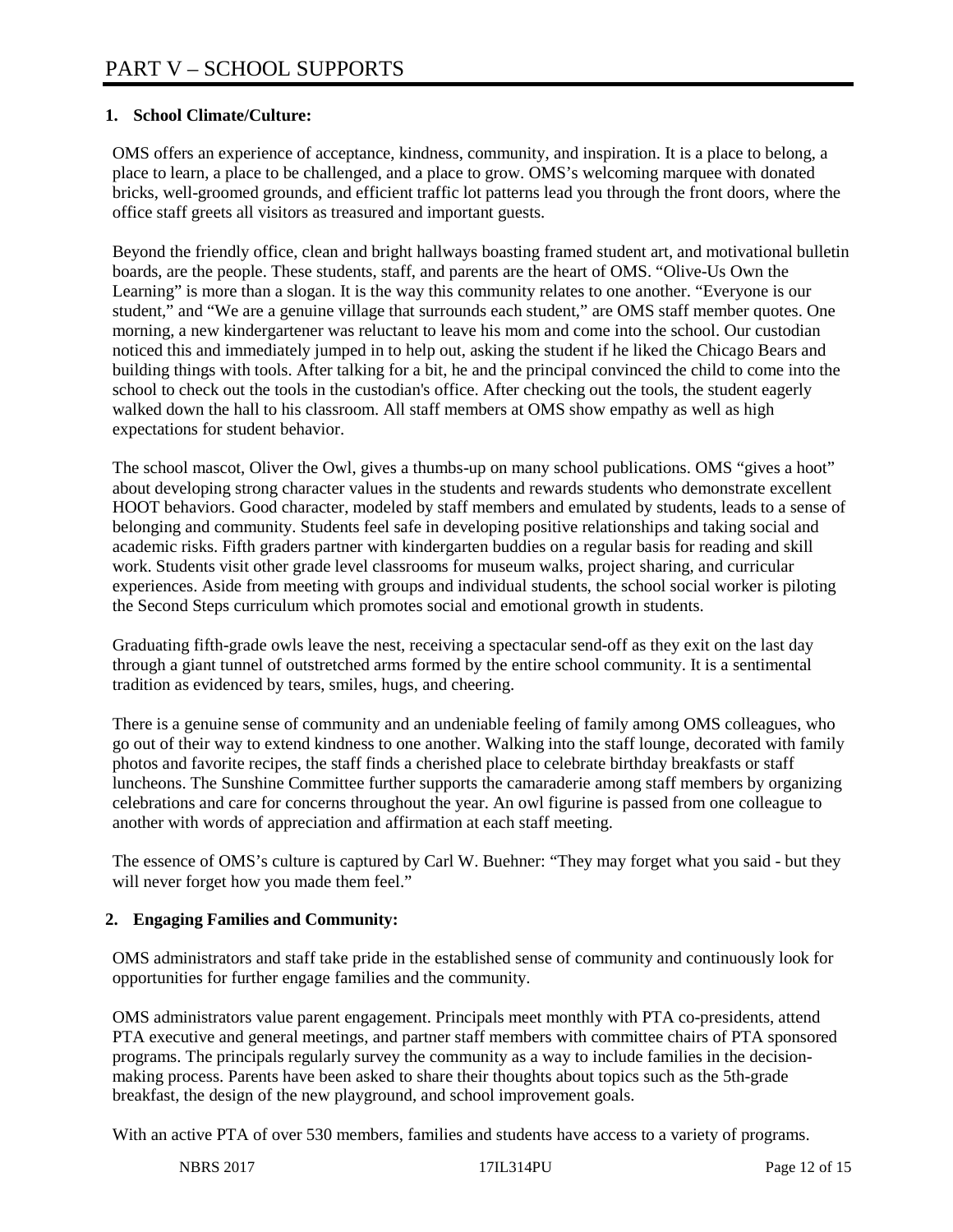Activity nights include BMX bikers, science, roller skating, ice cream socials, and dine out nights. Our students participate in multiple club offerings such as chess, bike rodeo/safety, camp fit, and ecology. During the year, students attend cultural arts assemblies that highlight theater companies, Irish dancers, Japanese drums, and ensembles from local symphony orchestras.

The OMS community places a large emphasis on teaching children the importance of doing for others through Everybody Counts, Service Learning Club and Character Counts. Everybody Counts teaches students about disability awareness. The Service Learning Club, in partnership with Character Counts, implements monthly service initiatives. Families, students, and staff raise money for The Buddy Foundation, Charity Waters, and the Ronald McDonald House. Students collect shoes for Share your Soles, write letters to service men and women through Operation Gratitude, and collect food to "Fill the Nest" of the local food pantry every spring.

OMS is a place where high school and college students are welcome to visit, observe, volunteer, and student teach. Partnerships have been formed with three local high schools and a community college.

The ABC/25 Foundation is a non-profit organization founded in 1991 by a group of caring parents to build a stronger community for our district. The mission of the foundation is "To foster innovation, creativity, and excellence for the children of District 25." Over the past 24 years, the foundation has raised and contributed over one million dollars to fund numerous projects and grants for District 25 students and teachers. The ABC/25 Foundation directly impacts the educational environment to better prepare our children for the future. Through grant writing, OMS staff members have been awarded materials that support our curriculum such as classroom document cameras, Boogie Board writing tablets, Apps for Education, Bee Bots, Ozobots, large monitors for collaboration in the LMC computer lab, engineering toolkits, and a mobile maker cart.

Making sure that the community is involved and aware of the happenings at OMS is a top priority. Information is shared by principals and teachers via weekly blog updates, newsletters, Twitter, emails, phone calls, biannual parent-teacher conferences, and progress reports.

#### **3. Professional Development:**

The professional learning philosophy at OMS is dynamic and mirrors philosophy employed to engage our students: offer high-quality relevant learning experiences, differentiated to address individual needs, interests, and passions. Our staff members are professional, motivated learners. Teachers and administrators learn side-by-side. Professional learning efforts are focused on student achievement and support our school improvement plan.

District 25 offers world-class professional learning experiences (PLE). Renowned educational leaders, such as standards based grading advocate, Thomas Guskey, and assessment scholar, Rick Wormeli, recently presented. Additionally, an in-depth study of the work of reading workshop expert Jennifer Serravallo, including conference attendance, strengthened our school's reading workshop practice. Participation in these and other experiences afford staff firsthand exposure to influential educators and ideas. Other districtlevel opportunities include discussion groups, curriculum and program review committees, Future Administrators Academy, book studies, summer institutes, Twitter chats, podcasts, and a topic specific PLE series. OMS staff members actively participate and often lead these PLE groups.

Studying best practice informs decisions and drives committee work. Piloted curriculums are vetted and decision making is driven by authentic staff feedback and reflection. These practices transform routine committee work into authentic professional learning. Following curriculum adoptions, building-based PLE are provided to support implementation and allow for professional discussion. New technology is similarly supported.

OMS values staff expertise and leverages it through staff created and led learning opportunities. For example, our advanced learning facilitators created and delivered in-depth PLE focused on our district's largest initiative, Personalized Learning.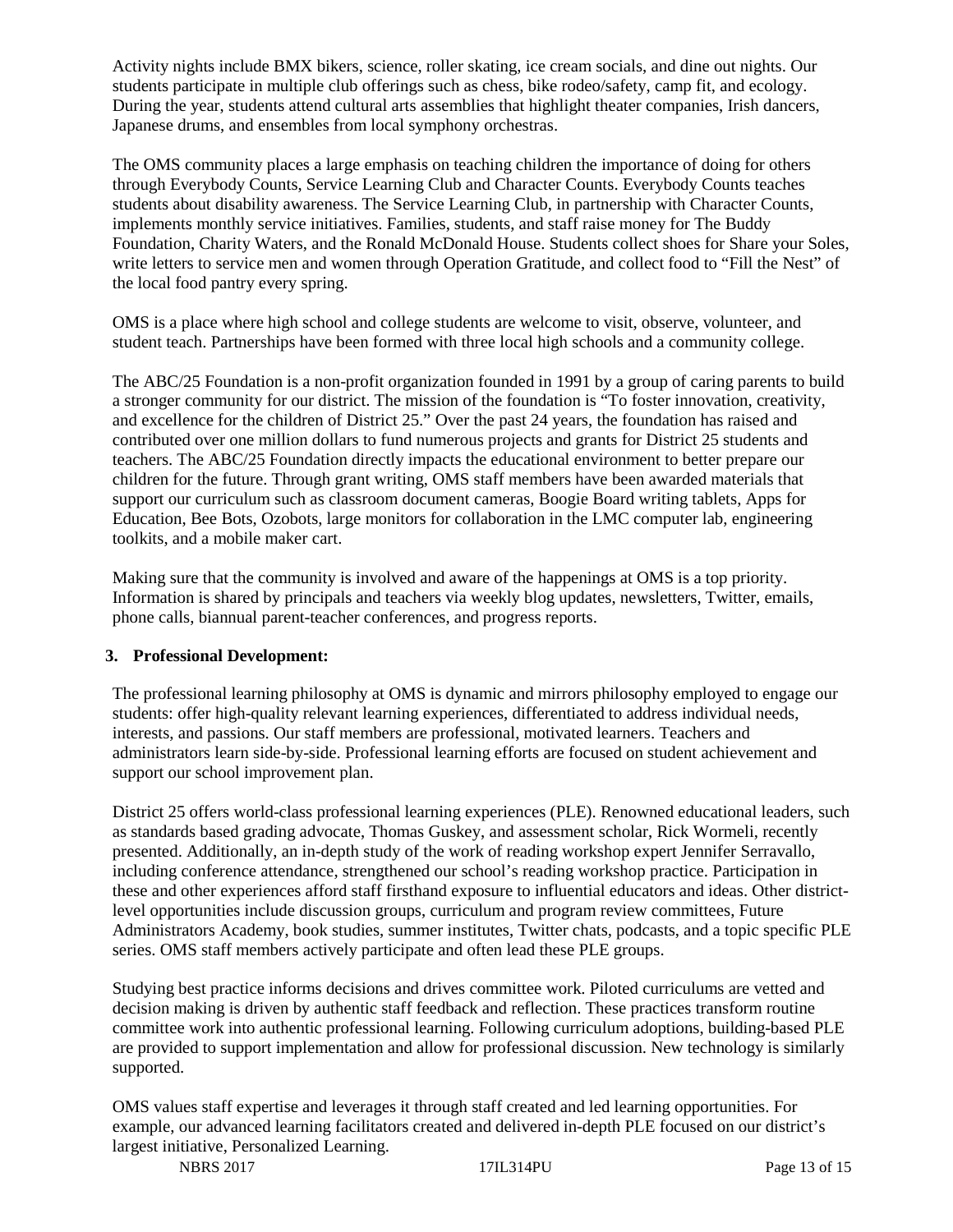At OMS, bringing outside learning into our building is embraced. Our staff members attend and present at state and national conferences and eagerly share experiences. Commonly, staff members lead book studies, share new strategies during lunch-and-learns, and observe colleagues in preparation for peer coaching discussions. Recently, OMS organized a staff-led PLE effort called "PD at the Nest". By utilizing the talent and leadership within our school, a building-based, interest-driven PLE was designed. PD at the Nest was empowering, and it readied us for implementation of Dufour's Professional Learning Communities, an organic opportunity to steer our own PLE efforts.

Newly hired teachers are fully supported through an intense New Teacher's Academy and a two-year mentoring program. Mentors also receive differentiated PLE in preparation to serve as a mentor. Several building-based specialists (literacy specialist, technology facilitator etc.) are available for one-on-one or team-specific professional support in the form of coaching, co-planning, co-teaching, modeling, and lesson design. We are educators who prepare our students to meet and exceed state and national standards, in part due to our staff's continuous learning.

## **4. School Leadership:**

Based on the fundamental belief in the value of education, the leadership philosophy at OMS is a collaborative endeavor that is student-focused. The leadership structure at OMS is founded on a shared vision among the staff and community that emphasizes a high standard of learning, social-emotional growth, and continuous school improvement.

The visionary leaders are the principal and assistant principal who both truly model and embody servant leadership. Compassionate and passionate leaders who work tirelessly to serve and support their community, they seek opportunities to collaborate with staff members, students, and families, drawing each stakeholder into the shared leadership structure. Teachers at OMS are valued and respected for their knowledge of and experience with children, and they are empowered to take risks and share in a variety of leadership opportunities, from mentoring programs to offering professional development to colleagues.

Team leaders meet frequently with principals to plan and implement initiatives tied to school improvement goals and serve as a vehicle of communication, providing all staff members a voice in the decision-making process. One recent initiative team leaders have been empowered to facilitate is the implementation of professional learning communities (PLC) to further the shared leadership model. At the core of the PLC model is the assumption that in order for students to learn, educators must also continue to learn, so PLC teams meet regularly to share strategies and work collaboratively to improve teaching skills and the academic performance of students.

The Response to Intervention Leadership Team was formed to ensure that all students demonstrate growth. This team meets biweekly to analyze student achievement data, as well as to identify and monitor students receiving Tier 1 core instruction and interventions at the Tier II and Tier III levels. The team collaborates with teachers to develop and analyze progress monitoring data, to monitor the effectiveness of interventions, and to facilitate the use of instructional strategies that promote student growth. Parents are considered a valuable part of the team and are invited to be a part of the decision-making process.

Leadership is also cultivated in the students at OMS. Whether it is seeking input from the student council team members, training a 5th-grade safety patrol, or allowing students to script and present morning announcements, the staff at OMS values a shared leadership model with students and exemplifies how to build future leaders.